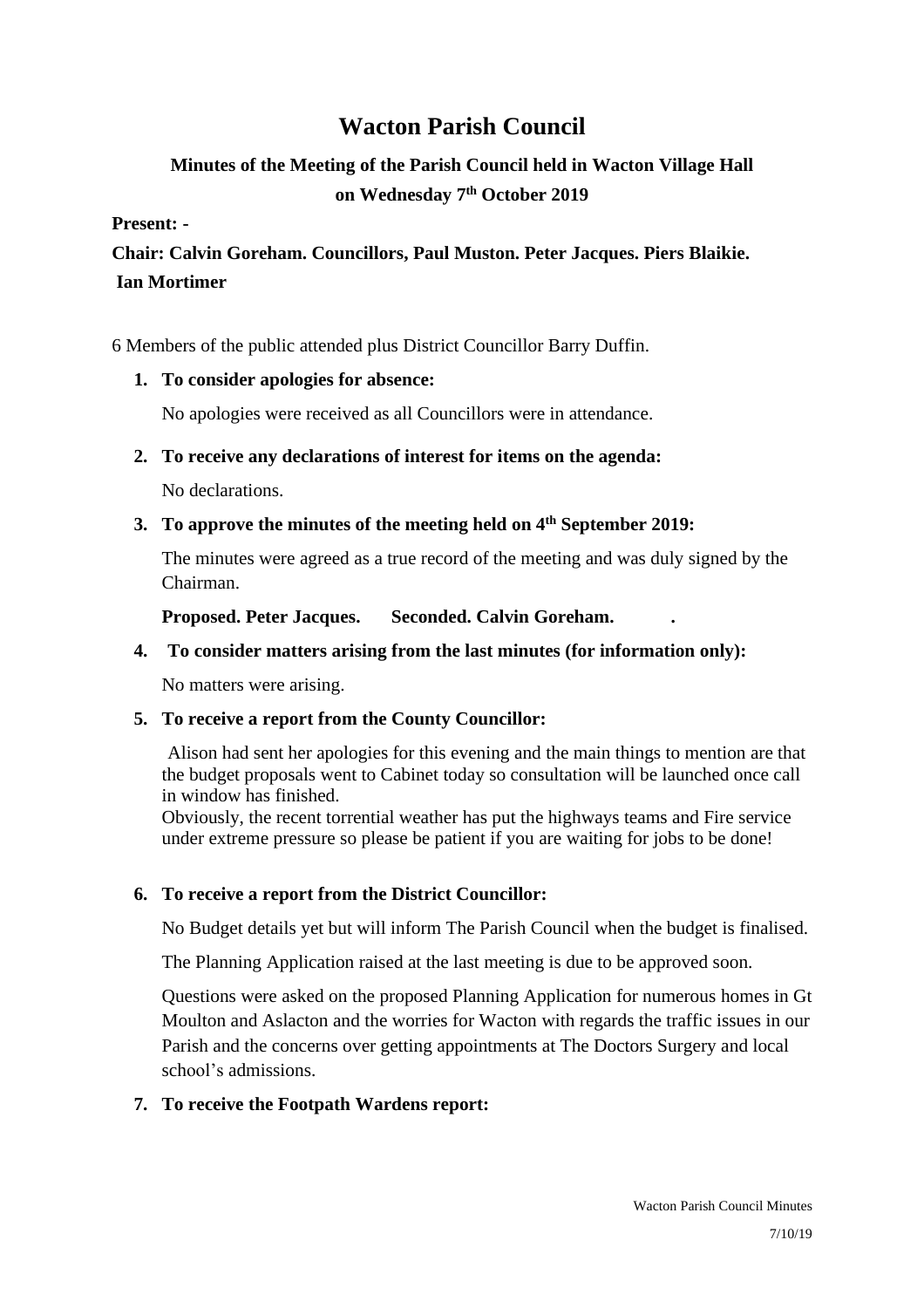The Footpath Warden was not in attendance but had emailed her usual detailed report no 46 which are attached to these minutes as Appendix 1.

#### **8. To receive a report from the Tree Warden:**

The Tree Warden had no formal report for the meeting but reported that the trees on Common Road Wacton were overhanging the road. It was agreed that the trees were on Christian Taylors land and Peter would speak with him on the issue.

Peter also reported that there were no ditch flooding issues after the recent heavy rainfall.

Finally, Peter reported that it was All Saints Church, Wacton clean up this Saturday and asked for all to attend and help if they could.

## **9. To receive a report from the Village Hall Committee:**

It was reported that the light outside the main door was not working correctly and this would be fixed on Saturday.

It was also asked that the light be put on in the carpark on meeting nights as it was very dark.

## **10. To consider Planning Applications:**

No Planning Applications had been received.

## **11. Correspondence:**

The Clerk reported that he had received an email from the Pensions Regulator regarding his enrolment in a pension scheme which he will look at in due course in time for the budget calculations.

The Clerk also reported that he had received an email from Norfolk County Council regarding an amendment of the Register of Common Land regarding Wacton Common. It was to inform the Parish Council of a Right of Transfer for the grazing of cattle on Wacton Common from Mr. Humphreys and Mrs. Potter to Mrs. B Humphreys.

The Clerk also reported that he had received an email from Wacton Social Club for use of the Village Green on 9<sup>th</sup> November for a fireworks event and access to The Village Hall on the 8th November to collect the Marquee. The Clerk would like to make it known that legally this should be an agenda item for a decision to be made and the necessary documents to be submitted to the Parish Council at least 2 months before the event is planned and that he intends to write to the Social Club to ask for a meeting as soon as possible to instruct them of their legal duties regarding such requests and the timescales involved.

#### **Proposed. Ian Mortimer. Seconded. Paul Muston.**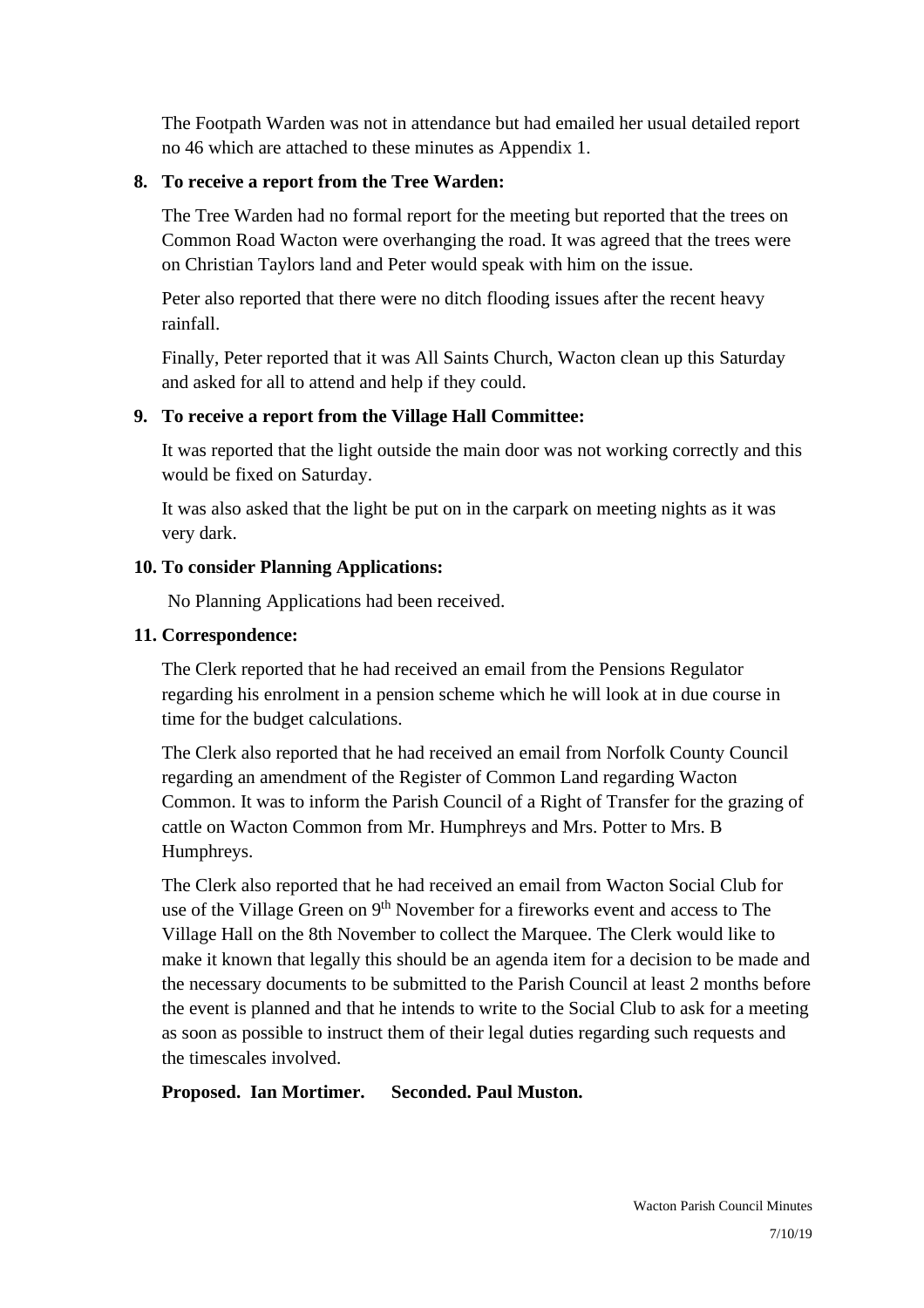The Clerk also reported that he had received a quote from G Bentley (maintenance contractor) for the extra work on The Children's Play Area as discussed with Chairman Calvin Goreham recently. The quote is for £425.

#### **Proposed. Calvin Goreham. Seconded. Paul Muston.**

The Clerk would also like to place on record the excellent work done by Mr. Bentley recently on the multi play equipment and the grass cutting of the small area by the car park on the Village Green.

## **12. Authorization of Cheques:**

| • Cheques were authorized as follows:          |         |
|------------------------------------------------|---------|
| Parish Clerk salary and expenses for July      | £474.39 |
| Payment to PKF Littlejohn                      | £240.00 |
| Payment to Norse for Village maintenance       | £926.40 |
| Payment to Wacton Village Hall for PAT testing | £29.50  |
| Payment to Gary Bentley for maintenance work   | £495.00 |

## **Proposed. Ian Mortimer. Seconded. Paul Muston.**

Cheques agreed and signed and detailed on the accounts.

The Clerk took the meeting through Septembers Financial Report.

The Clerk then took the meeting through the External Audit Report and the need to change boxes 3 and 6 as per their comments on page 6 of the report. This was over the issues with an extra VAT repayment to the Parish Council received in error and then returned by the Clerk.

The Parish Council was in good financial health.

#### **13. To receive reports and discuss any on-going matters:**

#### **a. The Woodland Project Review:**

Peter reported that the students from Long Stratton High School will be back working in the Woodland Project from next week and would now be attending on a Tuesday from now on.

Peter also reported that the final work should take place in The Woodland Project soon.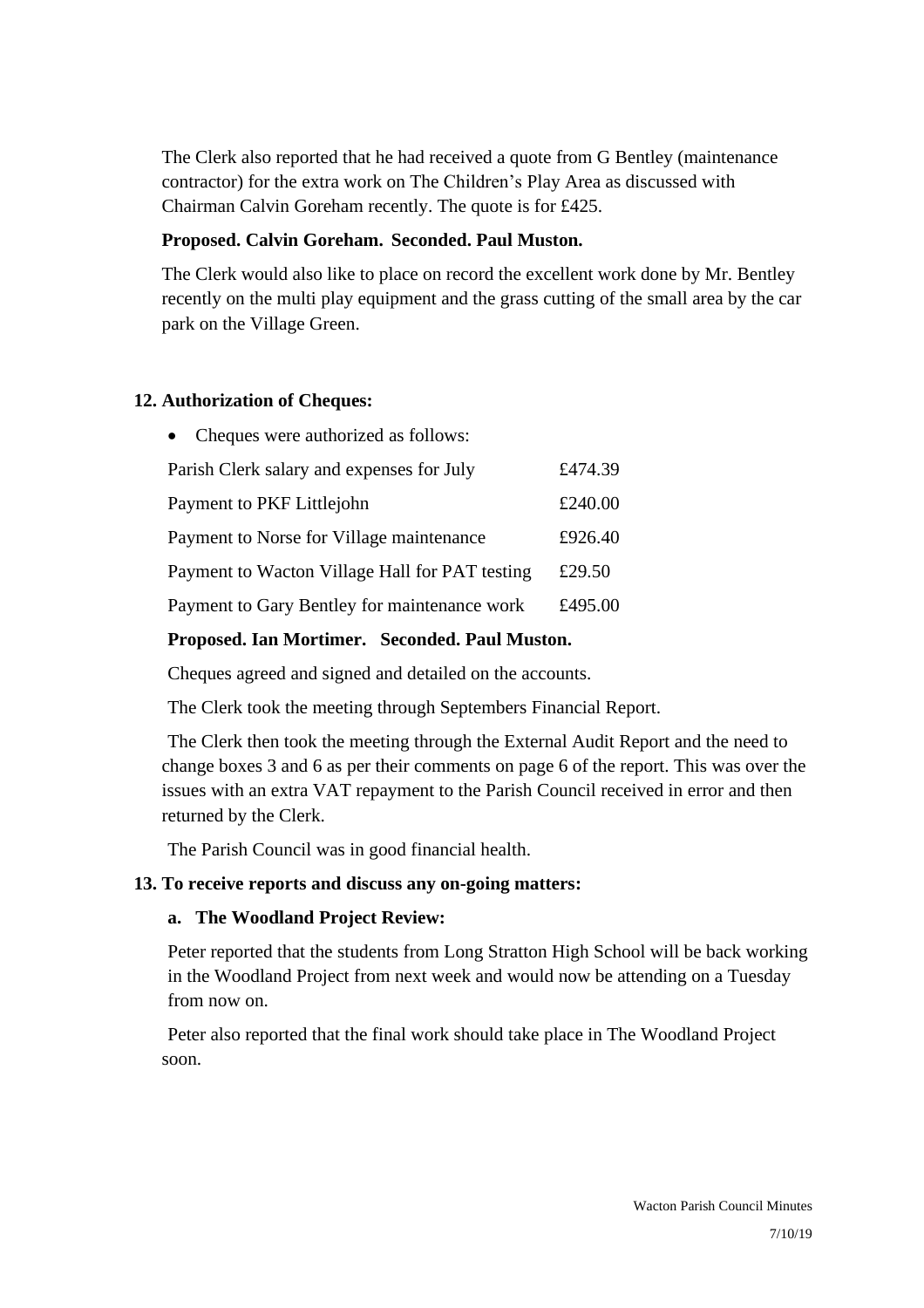#### **14. To discuss Victoria Cottage Trees:**

Councillor Paul Muston visited the Victoria Cottage Beech Hedge area and he proposed that the Parish Council purchase a few Beech Saplings to plant in the area. A discussion ensued on this with points raised on the access to the area. A vote was taken, and the vote was 4-1 in favour of purchasing some beech tree saplings.

#### **Proposed Calvin Goreham Seconded Peirs Blaikie**

#### **15. To discuss Parish Speed Watch Group and Speed Awareness Machine data:**

The Speed Awareness Machine is back and is mounted outside the village hall but needs moving slightly to ensure that all vehicles are captured.

The coordinator of the speed watch campaign commented that a few new volunteers had come forward and their details were being sent to The Police for vetting.

The Clerk commented that we could use the Speed Awareness machine to check vehicle numbers also that come through the village and should we see an increase over normal figures we can forward the information to Norfolk county Council Highways.

#### **16. To discuss the need for new Parish Councillors:**

We still have two vacancies for Parish Councillors and if anyone would like to take up the role (full training will be given) please contact the Clerk.

#### **17. To discuss the need to appoint a new Emergency Planning Coordinator:**

The Chair commented that he felt we needed to appoint a coordinator to assist the vulnerable moving forward. The coordinator needs to be GDPR compliant and fully DBS checked to undertake the role. A discussion ensued on this and it was agreed that the practical reality would be difficult to achieve. All Councillors were asked to look at this and to canvass people that may need the help on the viability of the scheme. It was agreed to discuss at the next meeting.

#### **18. To discuss the upcoming Parish Council meeting dates**

It was agreed to stick with Wednesday meeting dates.

#### **19. Matters raised by Councillors and members of the public (for information only):**

The Long Stratton Neighbourhood Plan Submission was now in full swing and the Clerk would put a link on our website for Parishioners to access and comment.

There will be a consultation on 8<sup>th</sup> November at Long Stratton Village Hall from 6.30pm to 9pm.

The County Broadband scheme would be holding a consultation on the 8<sup>th</sup> October at Wacton Village Hall and all are welcome to attend. It was noted that we still needed 36 people to sign up so the Parish can access this service.